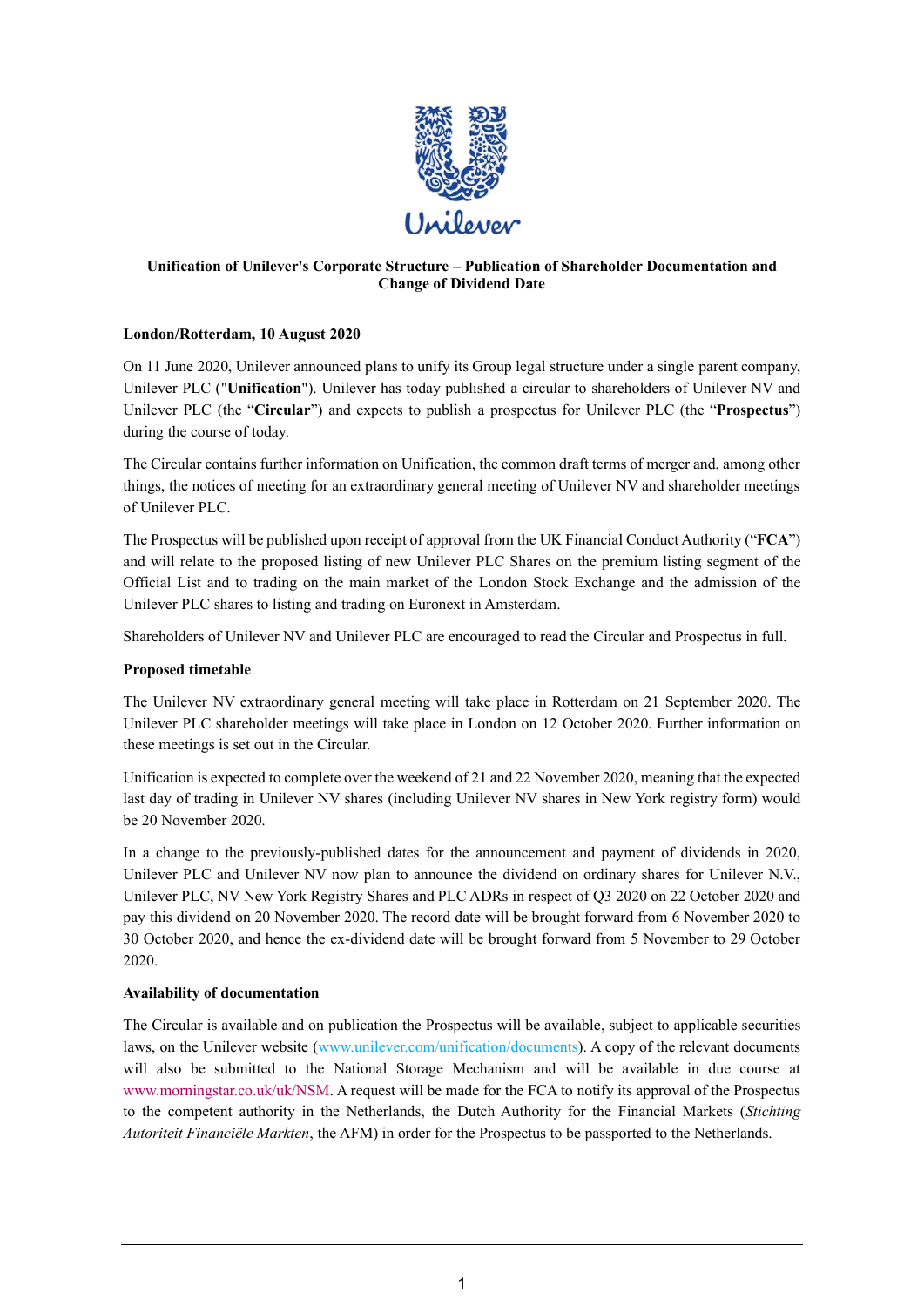### **Enquiries**

| Unilever PLC            | <b>Unilever NV</b> |
|-------------------------|--------------------|
| Unilever House          | Weena 455          |
| 100 Victoria Embankment | 3013 AL Rotterdam  |
| London EC4Y 0DY         | The Netherlands    |
| United Kingdom          |                    |

#### **Media:** Media Relations team

| UK | +44 78 2527 3767  | lucila.zambrano@unilever.com     |
|----|-------------------|----------------------------------|
|    | +44 77 7999 9683  | JSibun@tulchangroup.com          |
| NL | $+31$ 10 217 4844 | els-de.bruin@unilever.com        |
|    | $+31623758385$    | marlous-den.brieman@unilever.com |

#### **Investors**: Investor Relations team

+44 20 7822 6830 [investor.relations@unilever.com](mailto:investor.relations@unilever.com)

#### **SAFE HARBOUR**

This announcement may contain forward-looking statements, including 'forward-looking statements' within the meaning of the United States Private Securities Litigation Reform Act of 1995. Words such as 'will', 'aim', 'expects', 'anticipates', 'intends', 'looks', 'believes', 'vision', or the negative of these terms and other similar expressions of future performance or results, and their negatives, are intended to identify such forward-looking statements. These forward-looking statements are based upon current expectations and assumptions regarding anticipated developments and other factors affecting the Unilever Group (the "**Group**" or "**Unilever**"). They are not historical facts, nor are they guarantees of future performance. Because these forward-looking statements involve risks and uncertainties, there are important factors that could cause actual results to differ materially from those expressed or implied by these forward-looking statements. Among other risks and uncertainties, the material or principal factors which could cause actual results to differ materially are: Unilever's global brands not meeting consumer preferences; Unilever's ability to innovate and remain competitive; Unilever's investment choices in its portfolio management; the effect of climate change on Unilever's business; Unilever's ability to find sustainable solutions to its plastic packaging; significant changes or deterioration in customer relationships; the recruitment and retention of talented employees; disruptions in our supply chain and distribution; increases or volatility in the cost of raw materials and commodities; the production of safe and high quality products; secure and reliable IT infrastructure; execution of acquisitions, divestitures and business transformation projects; economic, social and political risks and natural disasters; financial risks; failure to meet high and ethical standards; and managing regulatory, tax and legal matters. A number of these risks have increased as a result of the current COVID-19 pandemic. These forward-looking statements speak only as of the date of this document. Except as required by any applicable law or regulation, the Group expressly disclaims any obligation or undertaking to release publicly any updates or revisions to any forward-looking statements contained herein to reflect any change in the Group's expectations with regard thereto or any change in events, conditions or circumstances on which any such statement is based. Further details of potential risks and uncertainties affecting the Group are described in the Group's filings with the London Stock Exchange, Euronext Amsterdam and the US Securities and Exchange Commission (the "SEC"), including in the Annual Report on Form 20-F 2019 and the Unilever Annual Report and Accounts 2019.